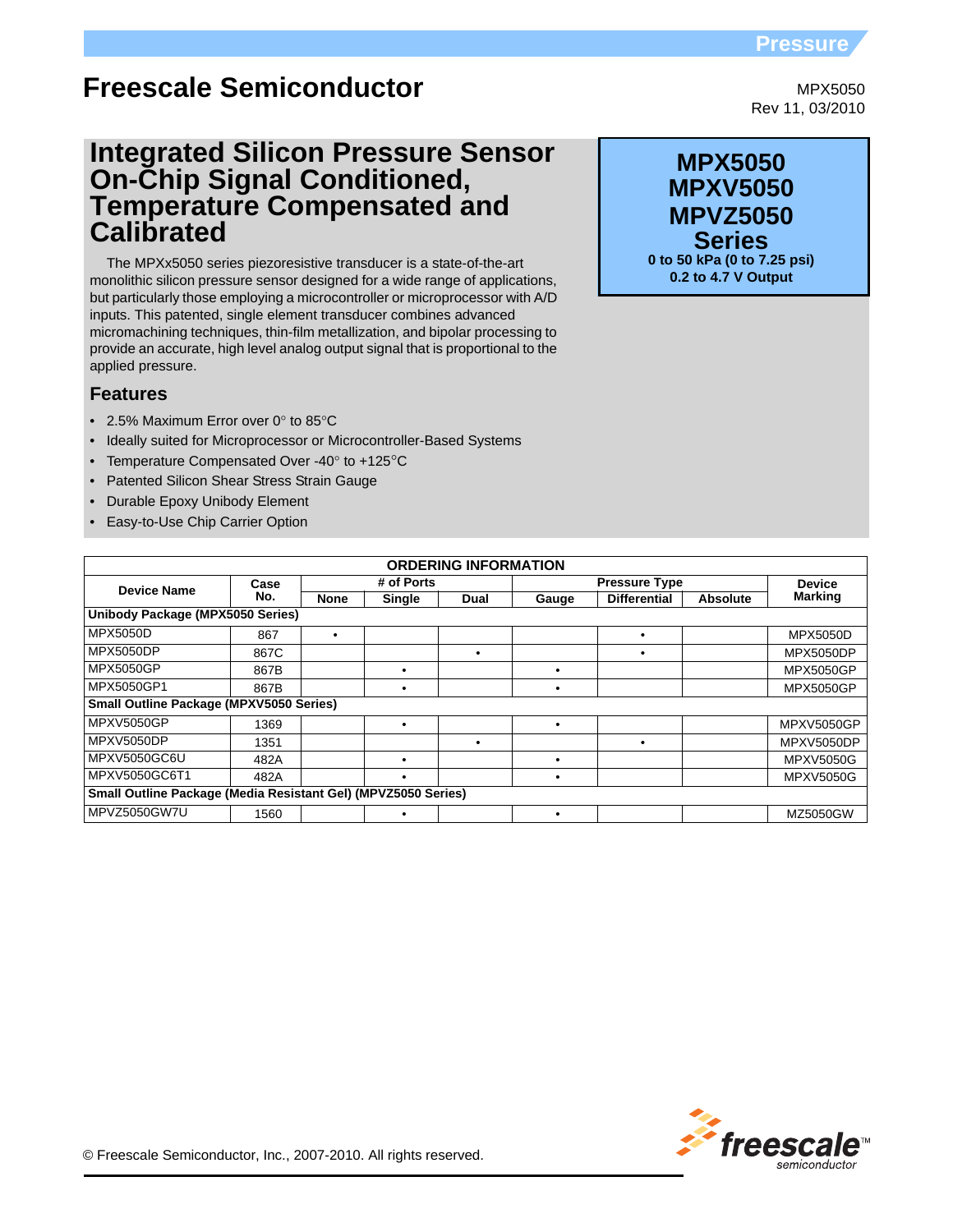# **UNIBODY PACKAGES**







**MPX5050D CASE 867-08**

# **SMALL OUTLINE PACKAGES**



**MPX5050DP CASE 857C-05**





**MPXV5050DP CASE 1351-01**



**MPXV5050GP CASE 1369-01**



**MPVZ5050GW7U CASE 1560-03**

**MPXV5100GC6U CASE 482A-01**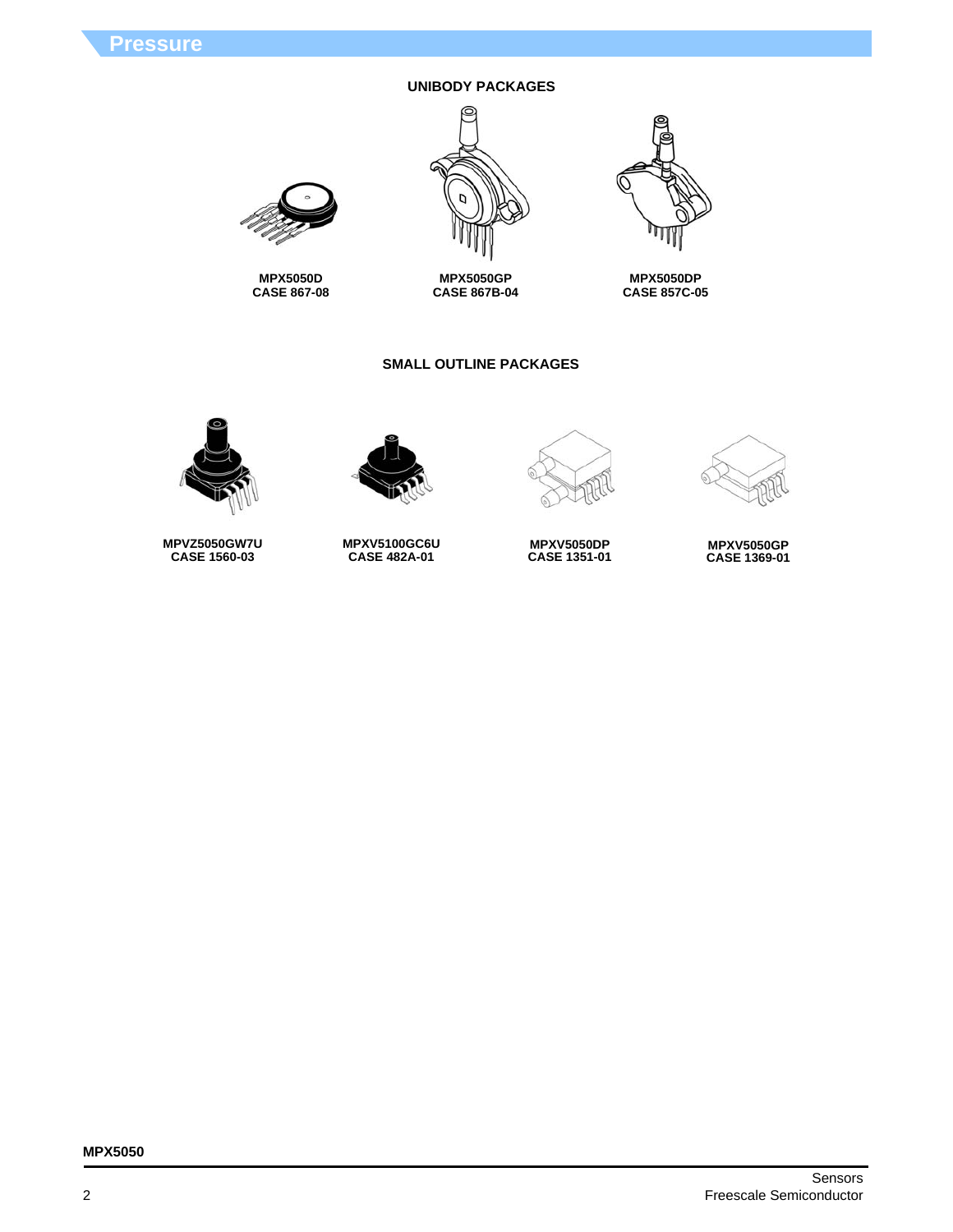# **Operating Characteristics**

**Table 1. Operating Characteristics** ( $V_S = 5.0$  Vdc,  $T_A = 25$ °C unless otherwise noted, P1 > P2. Decoupling circuit shown in Figure 4 required to meet electrical specifications.)

| <b>Characteristic</b>                                                            |                       | Symbol                 | Min         | <b>Typ</b> | Max   | Unit                 |
|----------------------------------------------------------------------------------|-----------------------|------------------------|-------------|------------|-------|----------------------|
| Pressure Range <sup>(1)</sup>                                                    |                       | $P_{OP}$               | $\mathbf 0$ |            | 50    | kPa                  |
| Supply Voltage <sup>(2)</sup>                                                    |                       | $V_{\rm S}$            | 4.75        | 5.0        | 5.25  | Vdc                  |
| <b>Supply Current</b>                                                            |                       | $I_{\rm O}$            |             | 7.0        | 10    | mAdc                 |
| Minimum Pressure Offset <sup>(3)</sup><br>$\omega$ V <sub>S</sub> = 5.0 Volts    | (0 to $85^{\circ}$ C) | $V_{\text{off}}$       | 0.088       | 0.2        | 0.313 | Vdc                  |
| Full Scale Output <sup>(4)</sup><br>$\textcircled{2}$ V <sub>S</sub> = 5.0 Volts | (0 to $85^{\circ}$ C) | V <sub>FSO</sub>       | 4.587       | 4.7        | 4.813 | Vdc                  |
| Full Scale Span(5)<br>$\textcircled{2}$ V <sub>S</sub> = 5.0 Volts               | (0 to $85^{\circ}$ C) | <b>V<sub>FSS</sub></b> |             | 4.5        |       | Vdc                  |
| Accuracy <sup>(6)</sup>                                                          | (0 to 85 $\degree$ C) |                        |             | —          | ±2.5  | $\%V$ <sub>FSS</sub> |
| Sensitivity                                                                      |                       | V/P                    |             | 90         |       | mV/kPa               |
| Response Time <sup>(7)</sup>                                                     |                       | $t_{\mathsf{R}}$       |             | 1.0        |       | ms                   |
| Output Source Current at Full Scale Output                                       |                       | $I_{0+}$               |             | 0.1        |       | mAdc                 |
| Warm-Up Time <sup>(8)</sup>                                                      |                       |                        |             | 20         |       | ms                   |
| Offset Stability <sup>(9)</sup>                                                  |                       |                        |             | ±0.5       |       | %V <sub>FSS</sub>    |

1. 1.0 kPa (kiloPascal) equals 0.145 psi.

2.Device is ratiometric within this specified excitation range.

3. Offset  $(V_{off})$  is defined as the output voltage at the minimum rated pressure.

4. Full Scale Output ( $V<sub>FSO</sub>$ ) is defined as the output voltage at the maximum or full rated pressure.

- 5. Full Scale Span ( $V_{FSS}$ ) is defined as the algebraic difference between the output voltage at full rated pressure and the output voltage at the minimum rated pressure.
- 6.Accuracy (error budget) consists of the following:

Linearity: Output deviation from a straight line relationship with pressure over the specified pressure range.

Temperature Hysteresis: Output deviation at any temperature within the operating temperature range, after the temperature is cycled to and from the minimum or maximum operating temperature points, with zero differential pressure applied.

Pressure Hysteresis: Output deviation at any pressure within the specified range, when this pressure is cycled to and from the minimum or maximum rated pressure at 25°C.

TcSpan: Output deviation over the temperature range of  $0^\circ$  to 85 $^\circ$ C, relative to 25 $^\circ$ C.

TcOffset: Output deviation with minimum pressure applied, over the temperature range of 0° to 85°C, relative to 25°C.

Variation from Nominal: The variation from nominal values, for Offset or Full Scale Span, as a percent of V<sub>FSS</sub> at 25°C.

7.Response Time is defined as the time for the incremental change in the output to go from 10% to 90% of its final value when subjected to a specified step change in pressure.

8.Warm-up Time is defined as the time required for the product to meet the specified output voltage after the Pressure has been stabilized.

9.Offset Stability is the product's output deviation when subjected to 1000 hours of Pulsed Pressure, Temperature Cycling with Bias Test.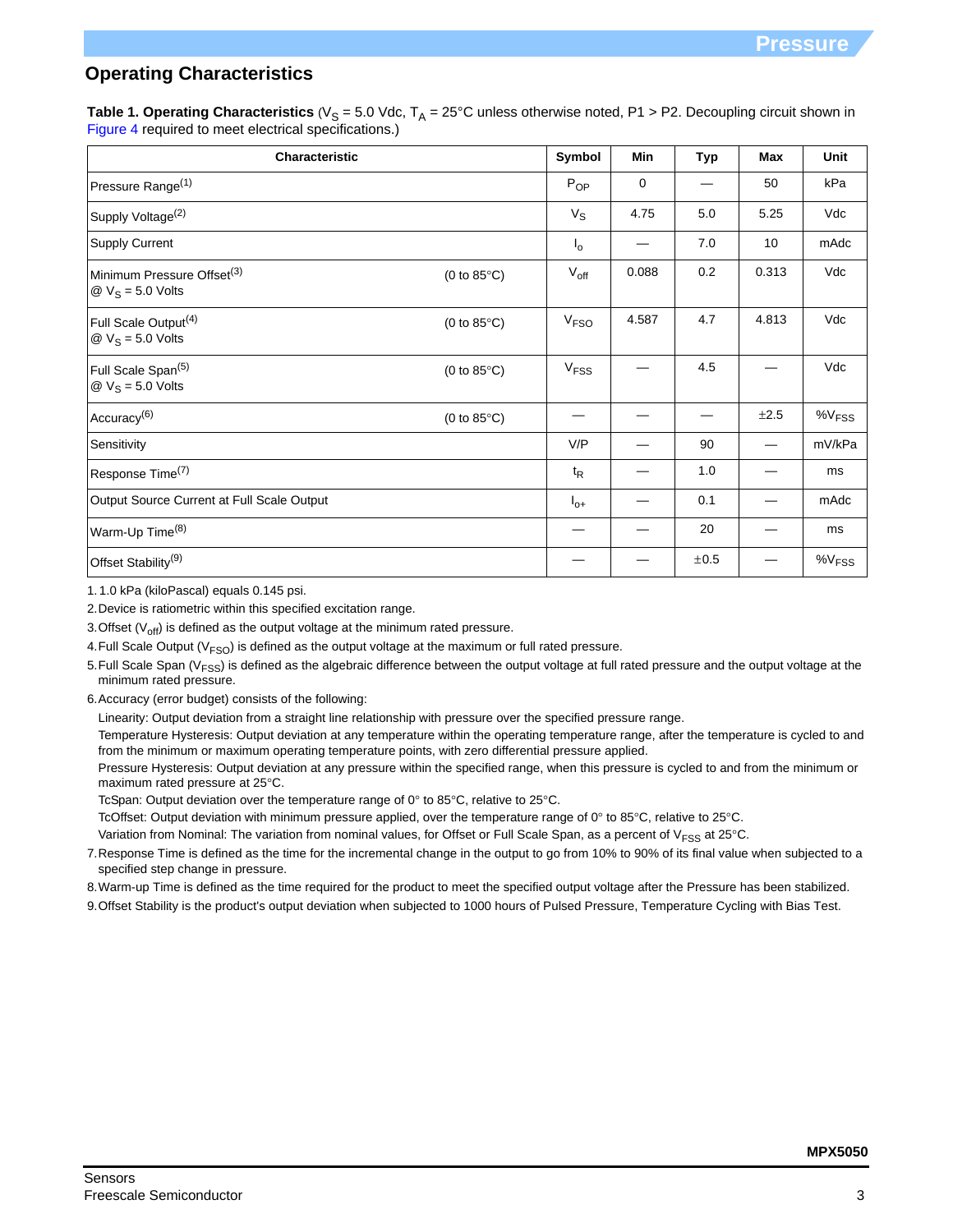# **Maximum Ratings**

# **Table 2. Maximum Ratings(1)**

| Rating                         | Symbol           | Value                             | Unit        |
|--------------------------------|------------------|-----------------------------------|-------------|
| Maximum Pressure ( $P1 > P2$ ) | $P_{max}$        | 200                               | kPa         |
| Storage Temperature            | <sup>I</sup> stq | -40 $^{\circ}$ to +125 $^{\circ}$ | $^{\circ}C$ |
| <b>Operating Temperature</b>   |                  | -40 $^{\circ}$ to +125 $^{\circ}$ | °C          |

1.Exposure beyond the specified limits may cause permanent damage or degradation to the device.

[Figure 1](#page-3-0) shows a block diagram of the internal circuitry integrated on a pressure sensor chip.



<span id="page-3-0"></span>**Figure 1. Fully Integrated Pressure Sensor Schematic**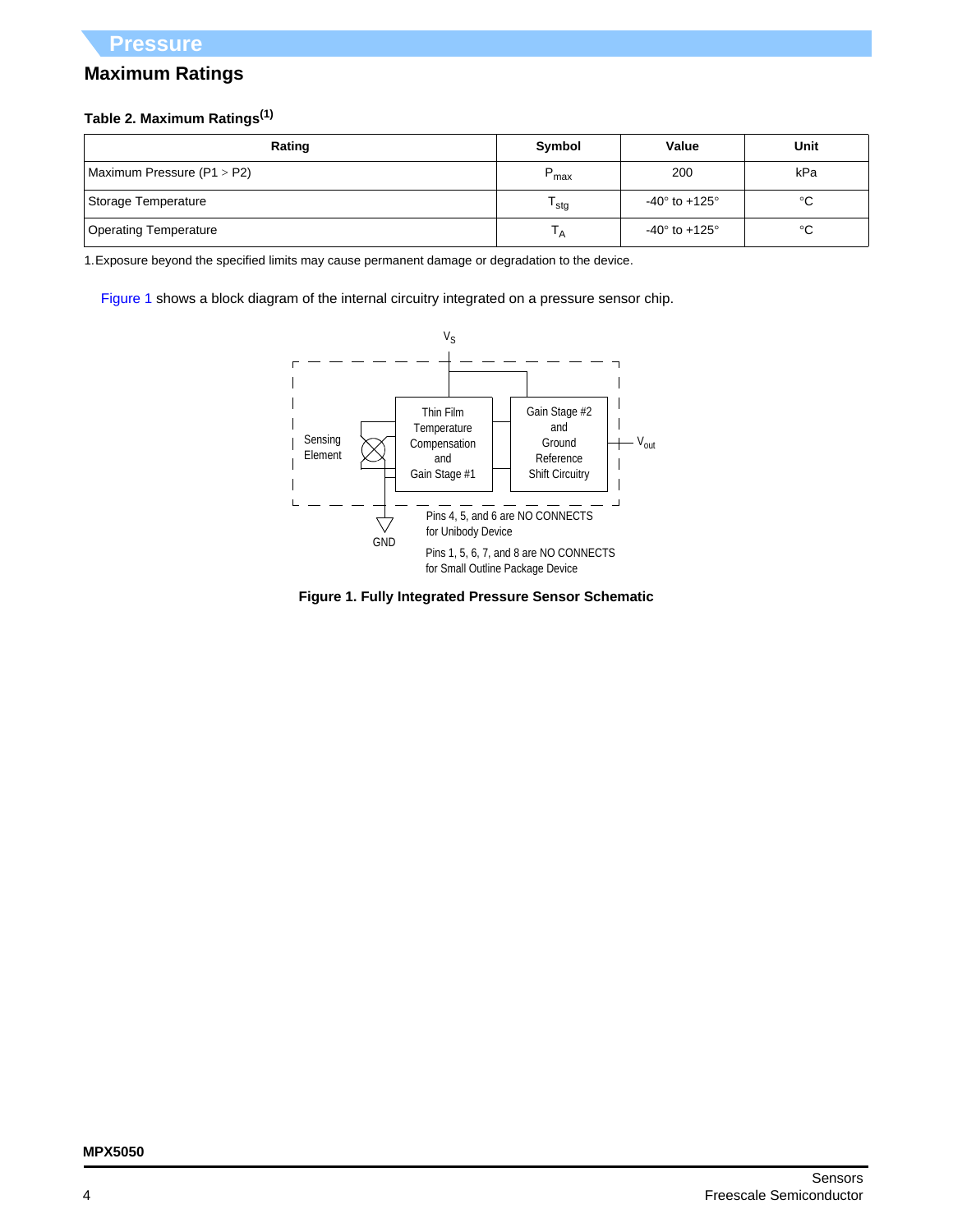# **On-chip Temperature Compensation and Calibration**

Figure 3 illustrates the Differential/Gauge Sensing Chip in the basic chip carrier (Case 867). A fluorosilicone gel isolates the die surface and wire bonds from the environment, while allowing the pressure signal to be transmitted to the sensor diaphragm.

The MPX5050/MPXV5050G series pressure sensor operating characteristics, and internal reliability and qualification tests are based on use of dry air as the pressure media. Media, other than dry air, may have adverse effects on sensor performance and long-term reliability. Contact the

factory for information regarding media compatibility in your application.

[Figure 2](#page-4-0) shows the sensor output signal relative to pressure input. Typical, minimum, and maximum output curves are shown for operation over a temperature range of 0° to 85°C using the decoupling circuit shown in Figure 4. The output will saturate outside of the specified pressure range.

Figure 4 shows the recommended decoupling circuit for interfacing the output of the integrated sensor to the A/D input of a microprocessor or microcontroller. Proper decoupling of the power supply is recommended.



**Figure 2. Output vs. Pressure Differential**

<span id="page-4-0"></span>

**Figure 3. Cross-Sectional Diagram (not to scale)**



**Figure 4. Recommended Power Supply Decoupling and Output Filtering** (For additional output filtering, please refer to Application Note AN1646)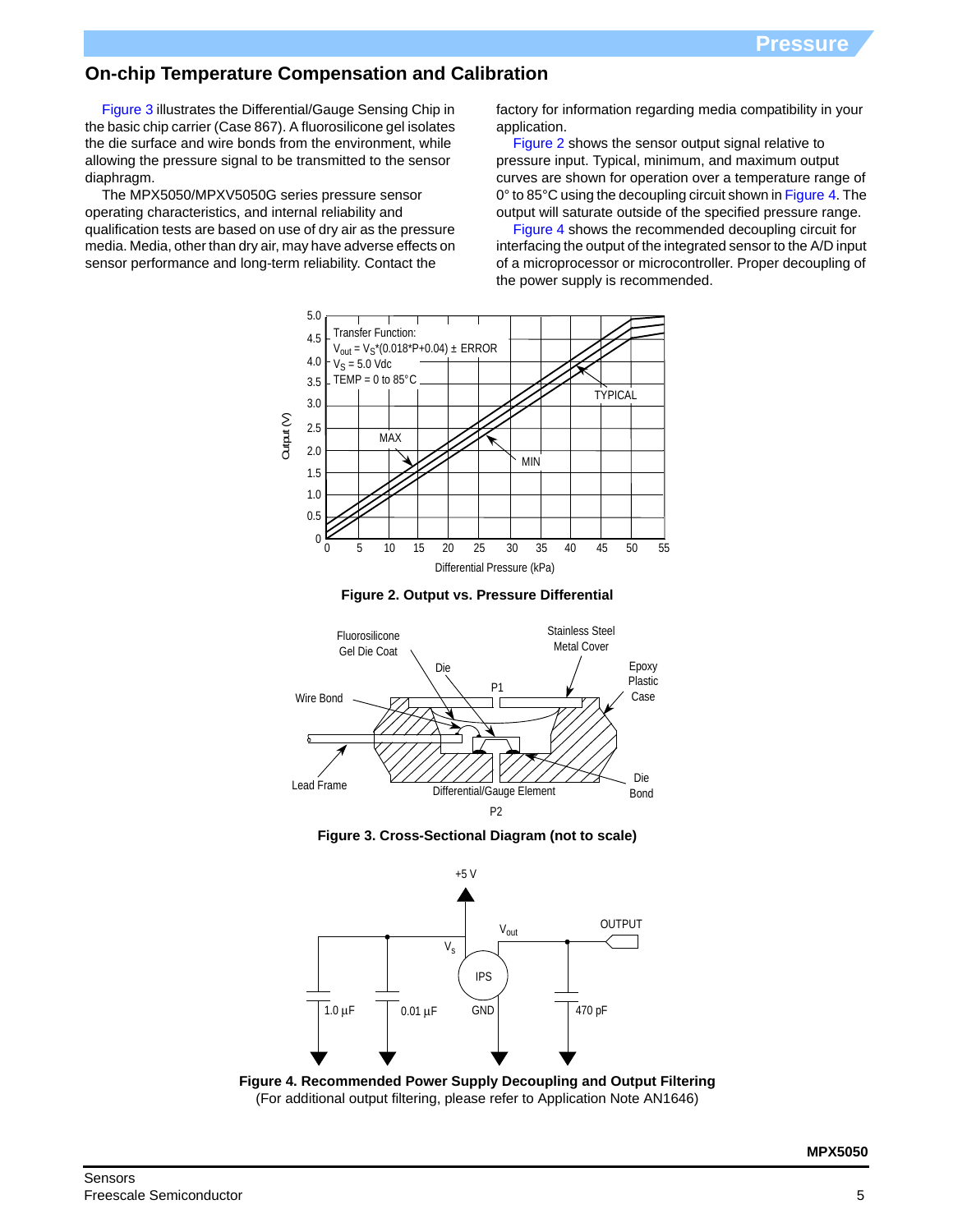# **Pressure**

### **Transfer Function**

```
Nominal Transfer Value: V_{\text{out}} = V_S (P \times 0.018 + 0.04)\pm (Pressure Error x Temp. Factor x 0.018 x V_S)
                                  V_S = 5.0 V \pm 0.25 Vdc
```




# **PRESSURE (P1)/VACUUM (P2) SIDE IDENTIFICATION TABLE**

Freescale designates the two sides of the pressure sensor as the Pressure (P1) side and the Vacuum (P2) side. The Pressure (P1) side is the side containing fluorosilicone gel which protects the die from harsh media. The MPX pressure

sensor is designed to operate with positive differential pressure applied, P1 > P2.

The Pressure (P1) side may be identified by using the table below:

| <b>Part Number</b> | <b>Case Type</b> | Pressure (P1) Side Identifier |
|--------------------|------------------|-------------------------------|
| <b>MPX5050D</b>    | 867              | <b>Stainless Steel Cap</b>    |
| <b>MPX5050DP</b>   | 867C             | Side with Part Marking        |
| MPX5050GP          | 867B             | Side with Port Attached       |
| <b>MPXV5050GP</b>  | 1369             | Side with Port Attached       |
| MPXV5050DP         | 1351             | Side with Part Marking        |
| MPXV5050GC6U/T1    | 482A             | <b>Vertical Port Attached</b> |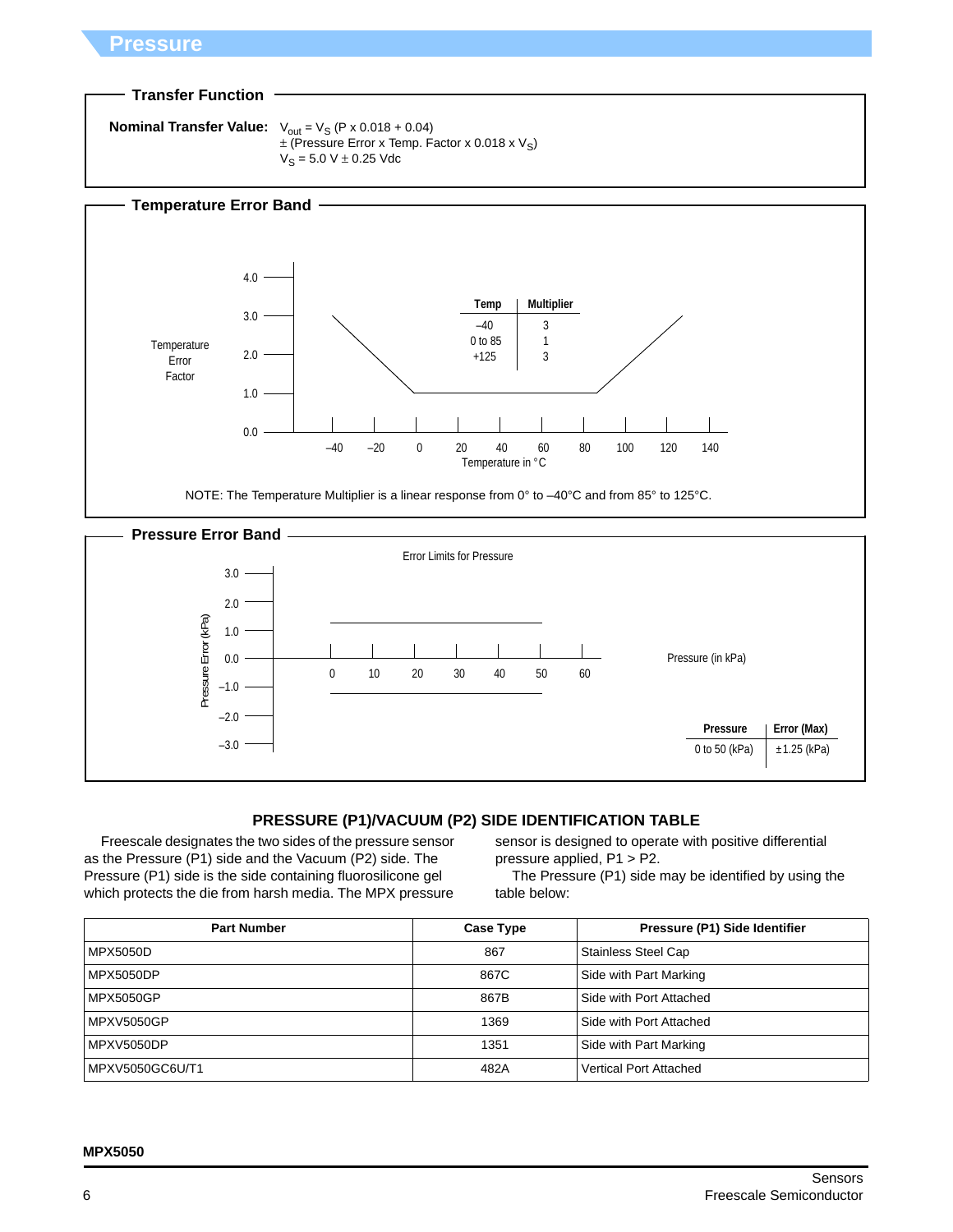

| NOTES: |                                          |
|--------|------------------------------------------|
|        | 1. DIMENSIONING AND TOLERANCING PER ANSI |
|        | . <i>.</i>                               |

Y14.5M, 1982. 2. CONTROLLING DIMENSION: INCH.

3. DIMENSION A AND B DO NOT INCLUDE MOLD PROTRUSION.

4. MAXIMUM MOLD PROTRUSION 0.15 (0.006).<br>5. ALL VERTICAL SURFACES 5° TYPICAL DRAFT.

|            |             | <b>INCHES</b> |             | <b>MILLIMETERS</b> |
|------------|-------------|---------------|-------------|--------------------|
| <b>DIM</b> | <b>MIN</b>  | MAX           | <b>MIN</b>  | MAX                |
| A          | 0.415       | 0.425         | 10.54       | 10.79              |
| в          | 0.415       | 0.425         | 10.54       | 10.79              |
| C          | 0.500       | 0.520         | 12.70       | 13.21              |
| D          | 0.038       | 0.042         | 0.96        | 1.07               |
| G          | 0.100 BSC   |               | 2.54 BSC    |                    |
| н          | 0.002       | 0.010         | 0.05        | 0.25               |
| J          | 0.009       | 0.011         | 0.23        | 0.28               |
| Κ          | 0.061       | 0.071         | 1.55        | 1.80               |
| M          | $0^{\circ}$ | $7^{\circ}$   | $0^{\circ}$ | 7°                 |
| N          | 0.444       | 0.448         | 11.28       | 11.38              |
| s          | 0.709       | 0.725         | 18.01       | 18.41              |
| V          | 0.245       | 0.255         | 6.22        | 6.48               |
| W          | 0.115       | 0.125         | 2.92        | 3.17               |

**CASE 482A-01 ISSUE A UNIBODY PACKAGE**



STYLE 1:<br>
PIN 1. VOUT<br>
2. GROUND<br>
3. VCC<br>
4. V1<br>
5. V2<br>
6. VEX

1. DIMENSIONING AND TOLERANCING PER

2. 3.

ANSI Y14.5M, 1982.<br>CONTROLLING DIMENSION: INCH.<br>DIMENSION -A- IS INCLUSIVE OF THE MOLD<br>STOP RING. MOLD STOP RING NOT TO EXCEED 16.00 (0.630).

|            |            | <b>INCHES</b> |            | <b>MILLIMETERS</b> |
|------------|------------|---------------|------------|--------------------|
| <b>DIM</b> | <b>MIN</b> | <b>MAX</b>    | <b>MIN</b> | <b>MAX</b>         |
| A          | 0.595      | 0.630         | 15.11      | 16.00              |
| в          | 0.514      | 0.534         | 13.06      | 13.56              |
| с          | 0.200      | 0.220         | 5.08       | 5.59               |
| D          | 0.027      | 0.033         | 0.68       | 0.84               |
| F          | 0.048      | 0.064         | 1.22       | 1.63               |
| G          | 0.100 BSC  |               | 2.54 BSC   |                    |
| J          | 0.014      | 0.016         | 0.36       | 0.40               |
|            | 0.695      | 0.725         | 17.65      | 18.42              |
| М          | 30° NOM    |               | 30° NOM    |                    |
| N          | 0.475      | 0.495         | 12.07      | 12.57              |
| R          | 0.430      | 0.450         | 10.92      | 11.43              |
| S          | 0.090      | 0.105         | 2.29       | 2.66               |

## **CASE 867-08 ISSUE N UNIBODY PACKAGE**

STYLE 2: PIN 1. OPEN 2. GROUND 3. -VOUT 4. VSUPPLY 5. +VOUT 6. OPEN

STYLE 3: PIN 1. OPEN 2. GROUND 3. +VOUT 4. +VSUPPLY 5. -VOUT 6. OPEN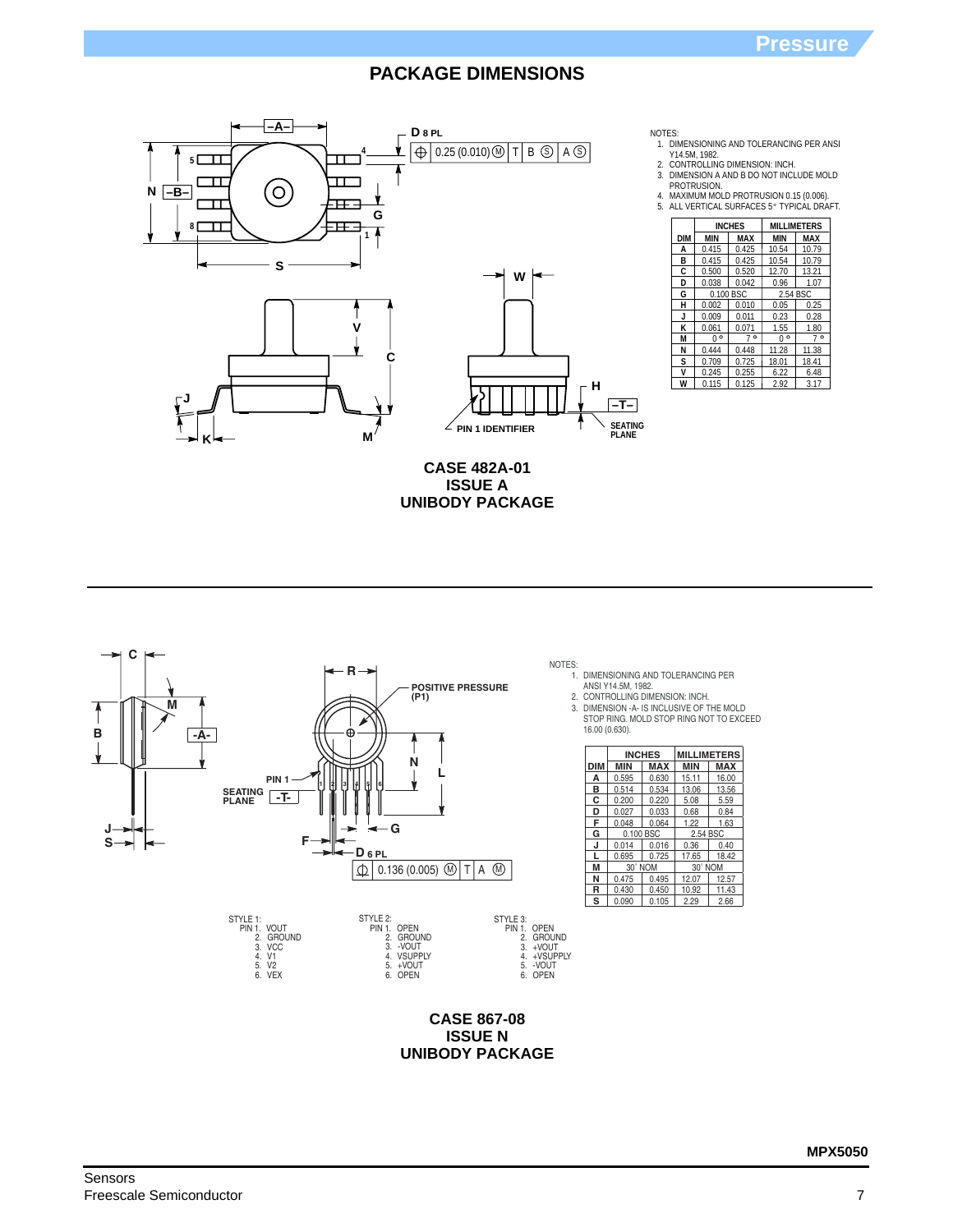

| C FREESCALE SEMICONDUCTOR, INC.<br>ALL RIGHTS RESERVED. |                      | MECHANICAL OUTLINE | PRINT VERSINN NNT TH SCALE |       |
|---------------------------------------------------------|----------------------|--------------------|----------------------------|-------|
| TITI F:                                                 |                      |                    | DOCUMENT NO: 98ASB42796B   | RFV:G |
| SENSOR, 6 LEAD UNIBODY CELL,                            | CASE NUMBER: 867B-04 |                    | 28 JUL 2005                |       |
| AP & GP 01ASB09087B                                     | STANDARD: NON-JEDEC  |                    |                            |       |

PAGE 1 OF 2

### **CASE 867B-04 ISSUE G UNIBODY PACKAGE**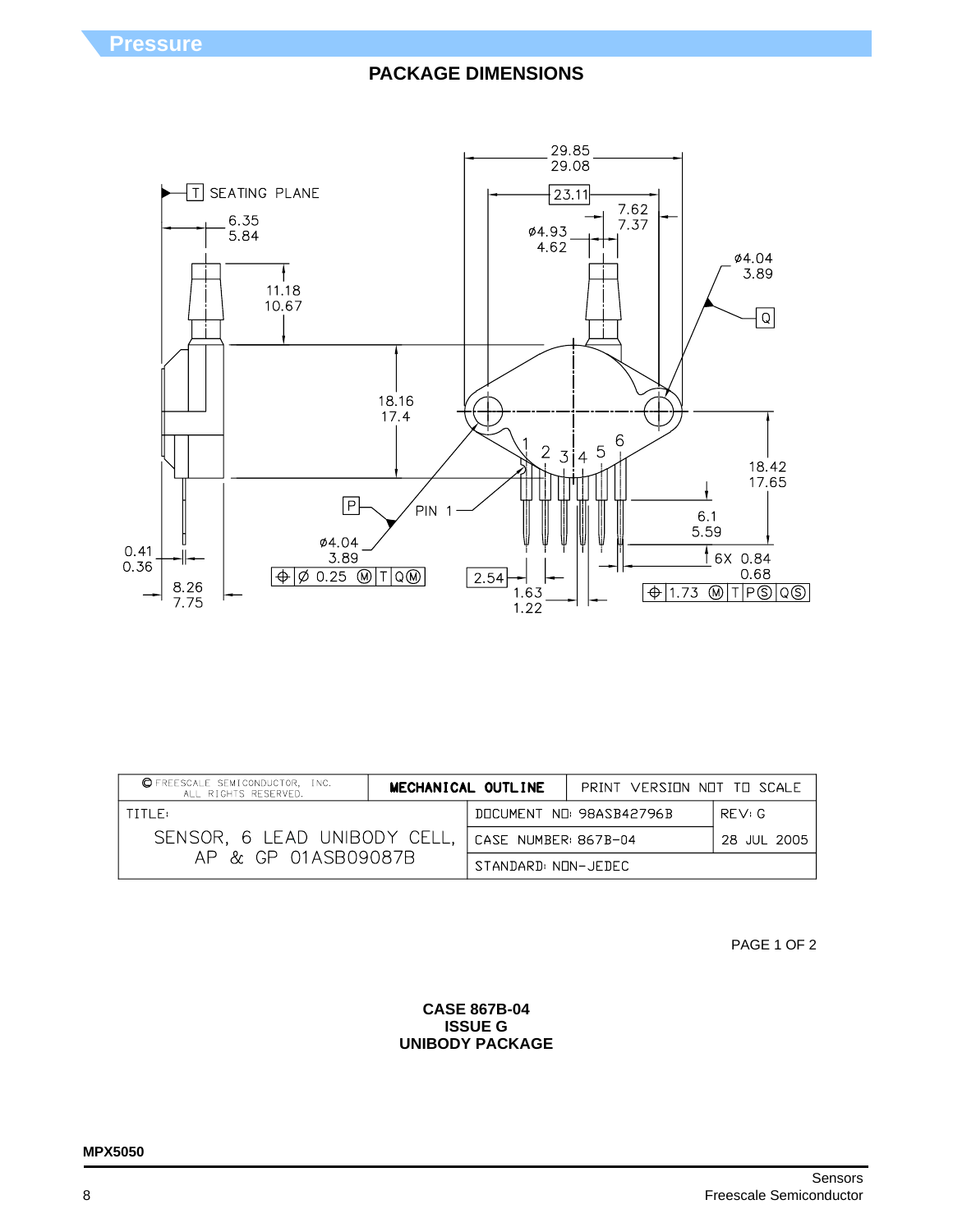## NOTES:

- 1. DIMENSIONS ARE IN MILLIMETERS.
- 2. DIMENSIONS AND TOLERANCES PER ASME Y14.5M-1994.
- 3. 867B-01 THRU -3 OBSOLETE, NEW STANDARD 867B-04.

STYLE 1:

|  | PIN 1: V OUT |
|--|--------------|
|  | 2: GROUND    |
|  | 3: VCC       |
|  | 4 V1         |
|  | 5: V2        |
|  | 6: VFX       |

| <b>Q</b> FREESCALE SEMICONDUCTOR, INC.<br>ALL RIGHTS RESERVED. | MECHANICAL OUTLINE   |  | PRINT VERSION NOT TO SCALE |        |
|----------------------------------------------------------------|----------------------|--|----------------------------|--------|
| TITLE:                                                         |                      |  | DOCUMENT NO: 98ASB42796B   | RFV: G |
| SENSOR, 6 LEAD UNIBODY CELL,                                   | CASE NUMBER: 867B-04 |  | 28 JUL 2005                |        |
| AP & GP 01ASB09087B                                            | STANDARD: NON-JEDEC  |  |                            |        |

PAGE 2 OF 2

### **CASE 867B-04 ISSUE G UNIBODY PACKAGE**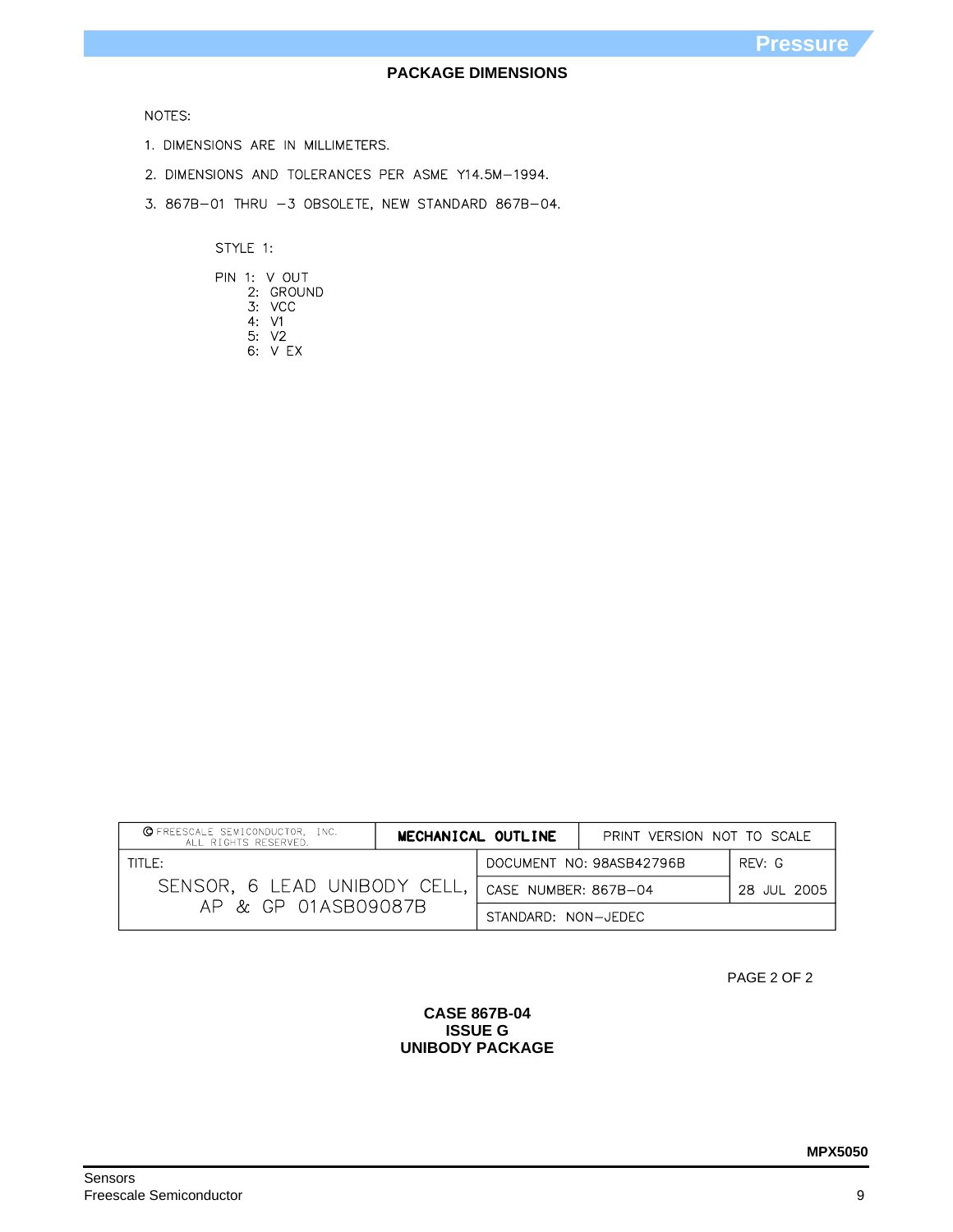

|            |           | <b>INCHES</b> | <b>MILLIMETERS</b> |       |  |
|------------|-----------|---------------|--------------------|-------|--|
| <b>DIM</b> | MIN       | MAX           | MIN                | MAX   |  |
| A          | 1.145     | 1.175         | 29.08              | 29.85 |  |
| В          | 0.685     | 0.715         | 17.40              | 18.16 |  |
| С          | 0.405     | 0.435         | 10.29              | 11.05 |  |
| D          | 0.027     | 0.033         | 0.68               | 0.84  |  |
| F          | 0.048     | 0.064         | 1.22               | 1.63  |  |
| G          | 0.100 BSC |               | 2.54 BSC           |       |  |
| J          | 0.014     | 0.016         | 0.36               | 0.41  |  |
| ĸ          | 0.695     | 0.725         | 17.65              | 18.42 |  |
| L          | 0.290     | 0.300         | 7.37               | 7.62  |  |
| N          | 0.420     | 0.440         | 10.67              | 11.18 |  |
| P          | 0.153     | 0.159         | 3.89               | 4.04  |  |
| Q          | 0.153     | 0.159         | 3.89               | 4.04  |  |
| R          | 0.063     | 0.083         | 1.60               | 2.11  |  |
| s          | 0.220     | 0.240         | 5.59               | 6.10  |  |
| U          | 0.910 BSC |               | 23.11 BSC          |       |  |
| V          | 0.182     | 0.194         | 4.62               | 4.93  |  |
| W          | 0.310     | 0.330         | 7.87               | 8.38  |  |
| X          | 0.248     | 0.278         | 6.30               | 7.06  |  |

STYLE 1:<br>PIN 1. V<sub>OUT</sub><br>2. GROUND 3. V<sub>CC</sub><br>4. V1<br>5. V2 6.  $V_{EX}$ 

**CASE 867C-05 ISSUE F UNIBODY PACKAGE**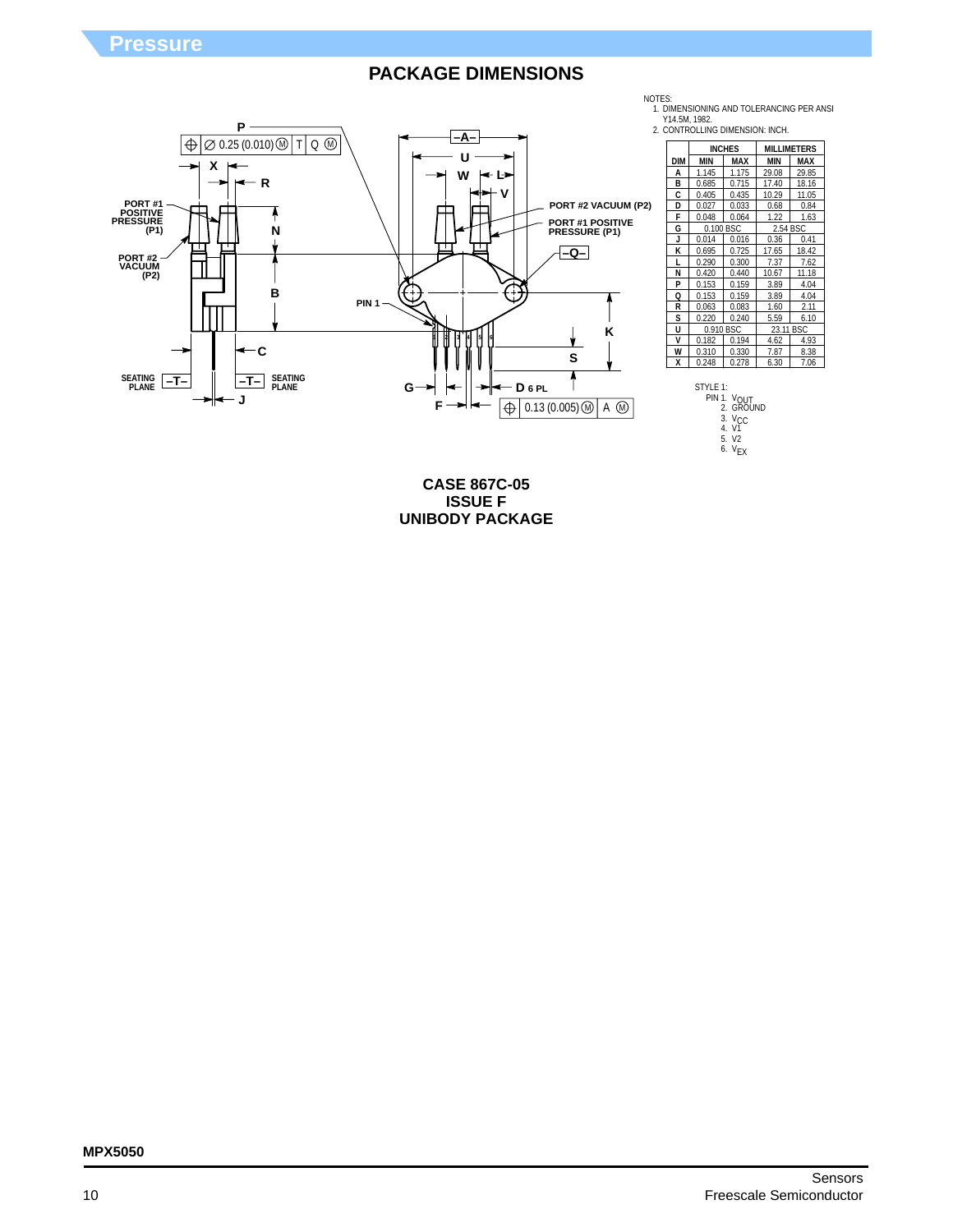

| <b>C</b> FREESCALE SEMICONDUCTOR, INC.<br>ALL RIGHTS RESERVED. | MECHANICAL OUTLINE   | PRINT VERSION NOT TO SCALE |             |
|----------------------------------------------------------------|----------------------|----------------------------|-------------|
| TITLE:                                                         |                      | DOCUMENT NO: 98ASA99255D   | RFV: A      |
| 8 LD SNSR, DUAL PORT                                           | CASE NUMBER: 1351-01 |                            | 27 JUL 2005 |
|                                                                | STANDARD: NON-JEDEC  |                            |             |

PAGE 1 OF 2

## **CASE 1351-01 ISSUE A SMALL OUTLINE PACKAGE**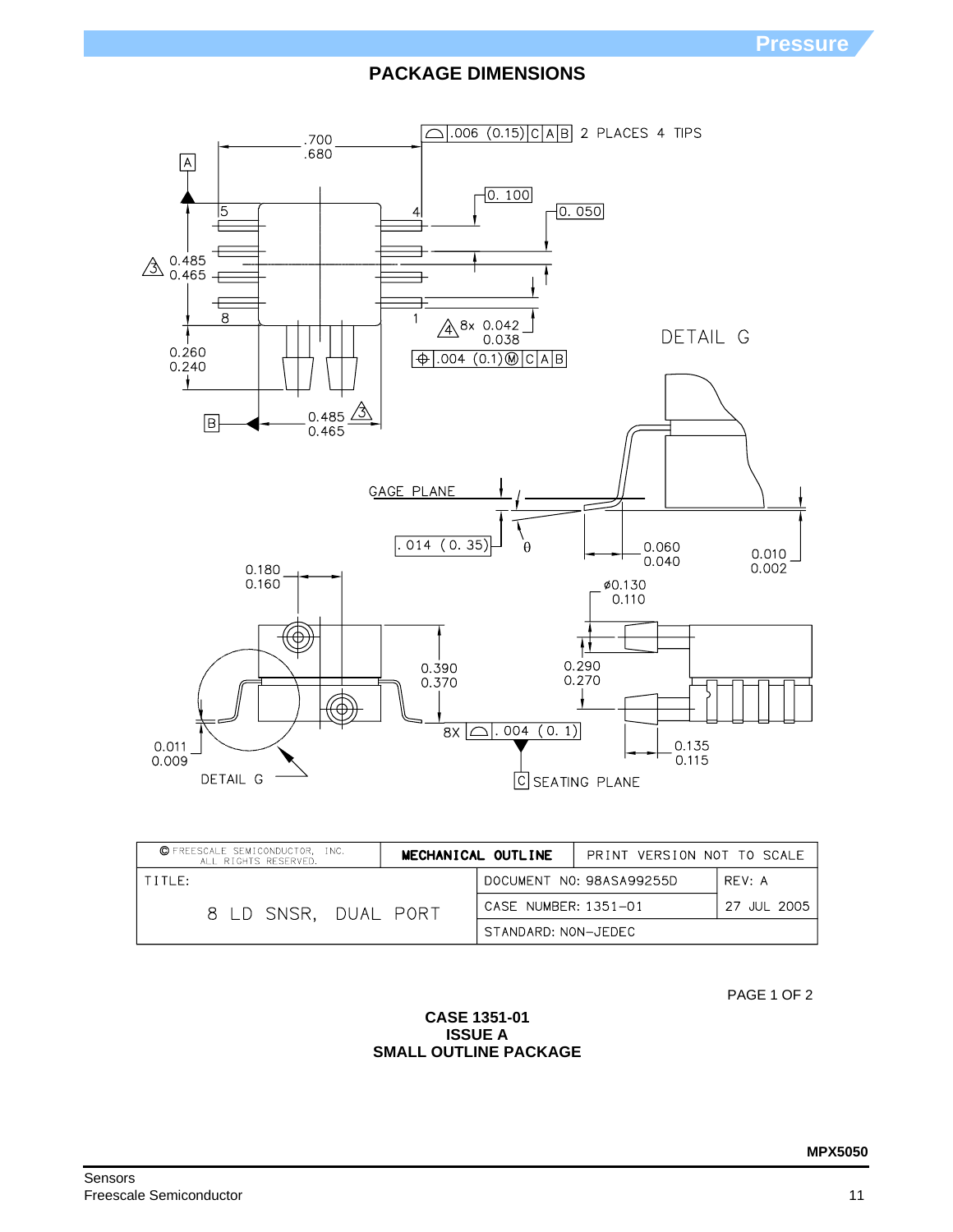

### **MPX5050**

### **CASE 1351-01 ISSUE A SMALL OUTLINE PACKAGE**

PAGE 2 OF 2

| © FREESCALE SEMICONDUCTOR, INC.<br>ALL RIGHTS RESERVED. |                      | MECHANICAL OUTLINE   | PRINT VERSION NOT TO SCALE |             |
|---------------------------------------------------------|----------------------|----------------------|----------------------------|-------------|
| TITLE:                                                  |                      |                      | DOCUMENT NO: 98ASA99255D   | RFV: A      |
|                                                         | 8 LD SNSR. DUAL PORT | CASE NUMBER: 1351-01 |                            | 27 JUL 2005 |
|                                                         |                      | STANDARD: NON-JEDEC  |                            |             |

STYLE 2: STYLE 1: PIN 1: GND  $PIN 1: N/C$ PIN 2: +Vout<br>PIN 3: Vs PIN 2: Vs<br>PIN 3: GND PIN 4: - Vout PIN 4: Vout  $PIN 5: N/C$ PIN 5: N/C  $PIN 6: N/C$  $PIN 6: N/C$  $PIN 7: N/C$  $PIN 7: N/C$  $PIN 8: N/C$ PIN 8: N/C

**PACKAGE DIMENSIONS**

# NOTES:

**Pressure**

1. CONTROLLING DIMENSION: INCH

PROTRUSION SHALL BE .008 MAXIMUM.

2. INTERPRET DIMENSIONS AND TOLERANCES PER ASME Y14.5M-1994.

 $\sqrt{4}$  dimension does not include dambar protrusion. Allowable dambar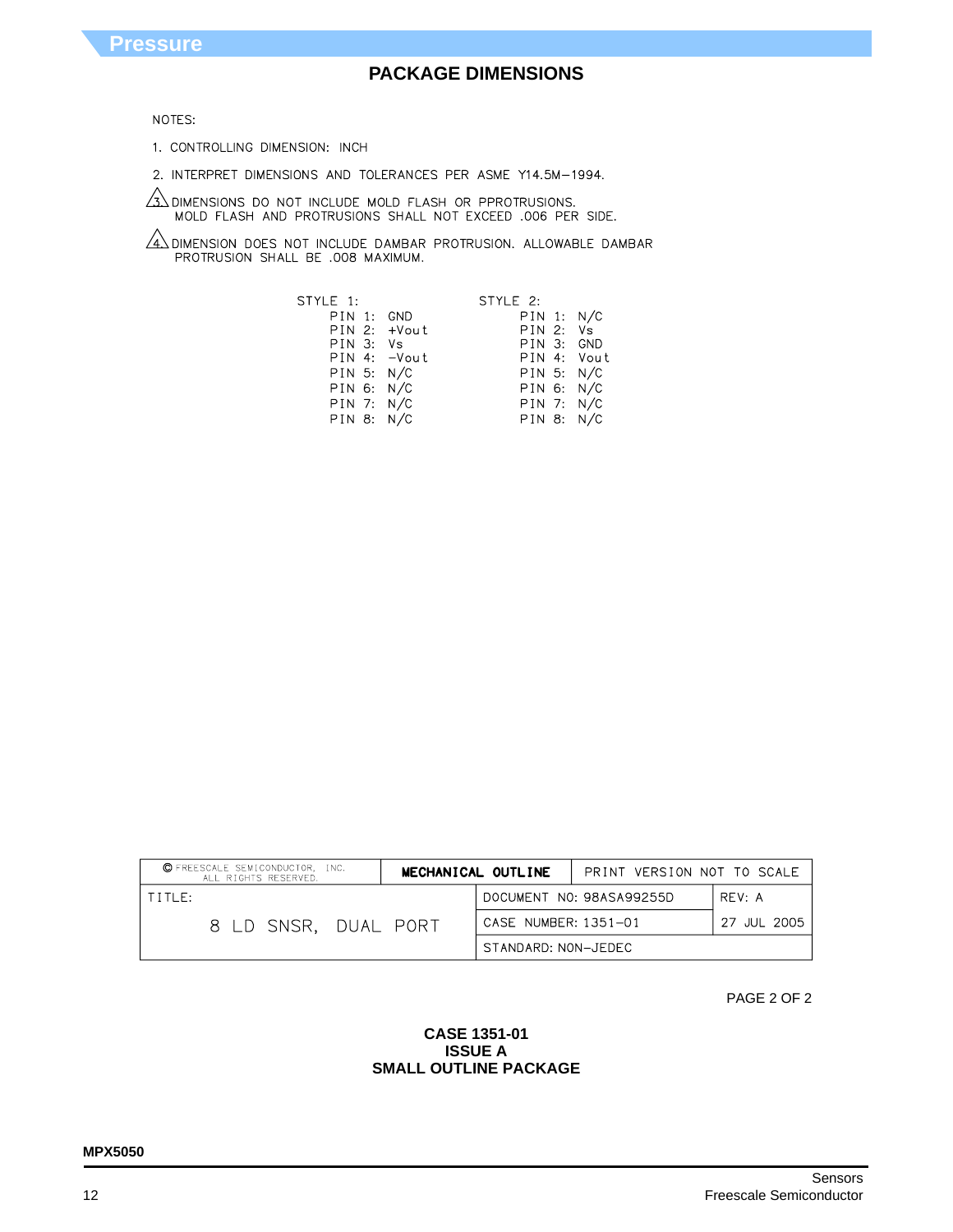

| © FREESCALE SEMICONDUCTOR. INC.<br>ALL RIGHTS RESERVED. | MECHANICAL OUTLINE   |                          | PRINT VERSION NOT TO SCALE |  |
|---------------------------------------------------------|----------------------|--------------------------|----------------------------|--|
| TTITF:                                                  |                      | DOCUMENT NO: 98ASA99303D | RFV: B                     |  |
| 8 LD SOP. SIDE PORT                                     | CASE NUMBER: 1369-01 |                          | 24 MAY 2005                |  |
|                                                         | STANDARD: NON-JEDEC  |                          |                            |  |

PAGE 1 OF 2

## **CASE 1369-01 ISSUE B SMALL OUTLINE PACKAGE**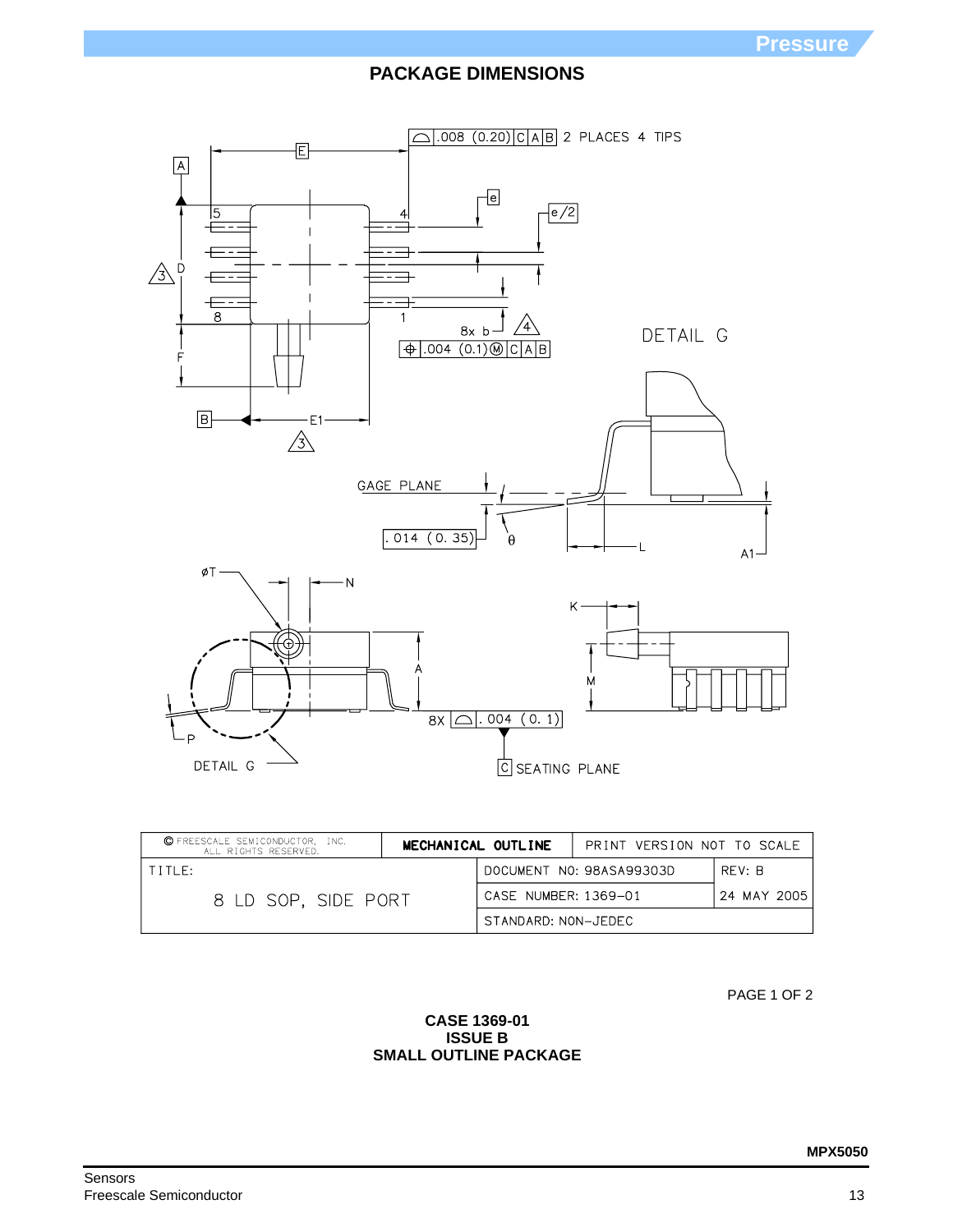### **CASE 1369-01 ISSUE B SMALL OUTLINE PACKAGE**

| PAGE 2 OF 2 |  |  |
|-------------|--|--|
|             |  |  |

| <b>INCHES</b>                                                                    |                        |            | MILL IMETERS |                     | <b>INCHES</b>              |             | MILLIMETERS |             |             |
|----------------------------------------------------------------------------------|------------------------|------------|--------------|---------------------|----------------------------|-------------|-------------|-------------|-------------|
| <b>DIM</b>                                                                       | MIN                    | <b>MAX</b> | MIN          | <b>MAX</b>          | DIM.                       | MIN         | MAX         | MIN         | MAX         |
| A                                                                                | .300                   | .330       | 7.11         | 7.62                | $\theta$                   | $0^{\circ}$ | $7^{\circ}$ | $0^{\circ}$ | $7^{\circ}$ |
| A <sub>1</sub>                                                                   | .002                   | .010       | 0.05         | 0.25                | $\overline{\phantom{0}}$   |             |             |             |             |
| b                                                                                | .038                   | .042       | 0.96         | 1.07                | -                          |             |             |             |             |
| D                                                                                | .465                   | .485       | 11.81        | 12.32               | $\overline{\phantom{0}}$   |             |             |             |             |
| E                                                                                |                        | .717 BSC   |              | 18.21 BSC           | $\qquad \qquad -$          |             |             |             |             |
| E1                                                                               | .465                   | .485       | 11.81        | 12.32               | $\overline{\phantom{0}}$   |             |             |             |             |
| e                                                                                |                        | . 100 BSC  |              | 2.54 BSC            | $\overline{\phantom{0}}$   |             |             |             |             |
| F                                                                                | .245                   | .255       | 6.22         | 6.47                | $\overline{\phantom{0}}$   |             |             |             |             |
| K                                                                                | .120                   | .130       | 3.05         | 3.30                | -                          |             |             |             |             |
| L                                                                                | .061                   | .071       | 1.55         | 1.80                | $\overline{\phantom{0}}$   |             |             |             |             |
| M                                                                                | .270                   | .290       | 6.86         | 7.36                | $\qquad \qquad -$          |             |             |             |             |
| N                                                                                | .080                   | .090       | 2.03         | 2.28                | -                          |             |             |             |             |
| P                                                                                | .009                   | .011       | 0.23         | 0.28                | $\overline{\phantom{0}}$   |             |             |             |             |
| Т                                                                                | .115                   | .125       | 2.92         | 3.17                | $\overline{\phantom{0}}$   |             |             |             |             |
| C FREESCALE SEMICONDUCTOR,<br>INC.<br>MECHANICAL OUTLINE<br>ALL RIGHTS RESERVED. |                        |            |              |                     | PRINT VERSION NOT TO SCALE |             |             |             |             |
| TITLE:                                                                           |                        |            |              |                     | DOCUMENT NO: 98ASA99303D   |             | REV: B      |             |             |
|                                                                                  | LD SOP, SIDE PORT<br>8 |            |              |                     | CASE NUMBER: 1369-01       |             |             | 24 MAY 2005 |             |
|                                                                                  |                        |            |              | STANDARD: NON-JEDEC |                            |             |             |             |             |

A DIMENSION DOES NOT INCLUDE DAMBAR PROTRUSION. ALLOWABLE DAMBAR PROTRUSION SHALL BE .008 (0.203) MAXIMUM.

2. INTERPRET DIMENSIONS AND TOLERANCES PER ASME Y14.5M-1994.

MOLD FLASH AND PROTRUSIONS SHALL NOT EXCEED .006 (0.152) PER SIDE.

 $\frac{3}{2}$  dimensions do not include mold flash or pprotrusions.

NOTES: 1. CONTROLLING DIMENSION: INCH

**Pressure**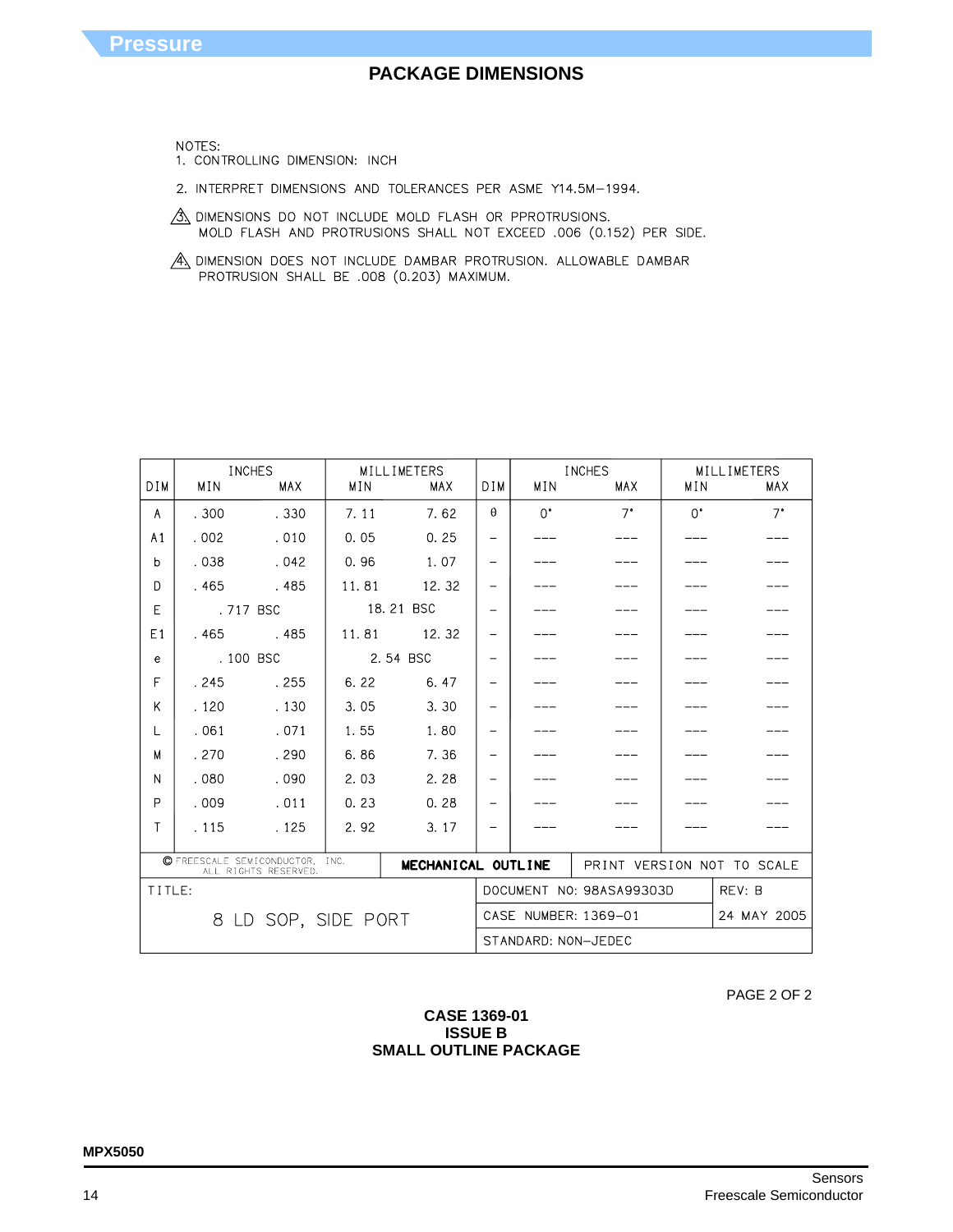

| © FREESCALE SEMICONDUCTOR, INC.<br>ALL RIGHTS RESERVED. |                                     | MECHANICAL OUTLINE | PRINT VERSION NOT TO SCALE |  |
|---------------------------------------------------------|-------------------------------------|--------------------|----------------------------|--|
| TITLE:                                                  | DOCUMENT NO: 98ASA10611D            | RFV: D             |                            |  |
| SO, 8 I/O, .420 X .420 PKG,                             | CASE NUMBER: 1560-03<br>25 FEB 2009 |                    |                            |  |
| 100 IN PITCH                                            | STANDARD: NON-JEDEC                 |                    |                            |  |

PAGE 1 OF 3

## **CASE 1560-03 ISSUE D SMALL OUTLINE PACKAGE**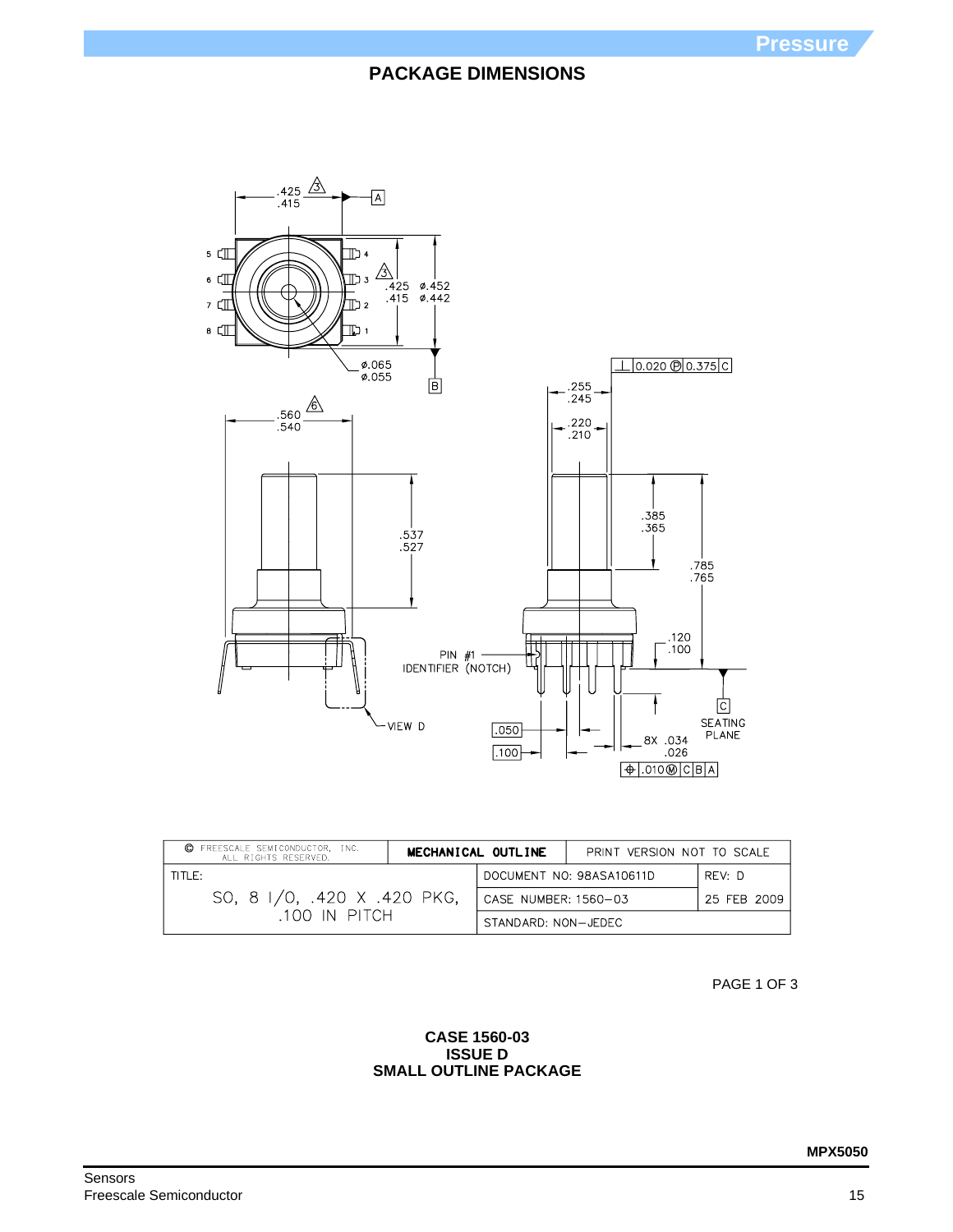

VIEW D

| © FREESCALE SEMICONDUCTOR, INC.<br>ALL RIGHTS RESERVED. | MECHANICAL OUTLINE<br>PRINT VERSION NOT TO SCALE |  |  |
|---------------------------------------------------------|--------------------------------------------------|--|--|
| TITLE:                                                  | DOCUMENT NO: 98ASA10611D<br>REV: D               |  |  |
| SO, 8 I/O, .420 X .420 PKG,                             | CASE NUMBER: 1560-03<br>25 FEB 2009              |  |  |
| .100 IN PITCH                                           | STANDARD: NON-JEDEC                              |  |  |

PAGE 2 OF 3

## **CASE 1560-03 ISSUE D SMALL OUTLINE PACKAGE**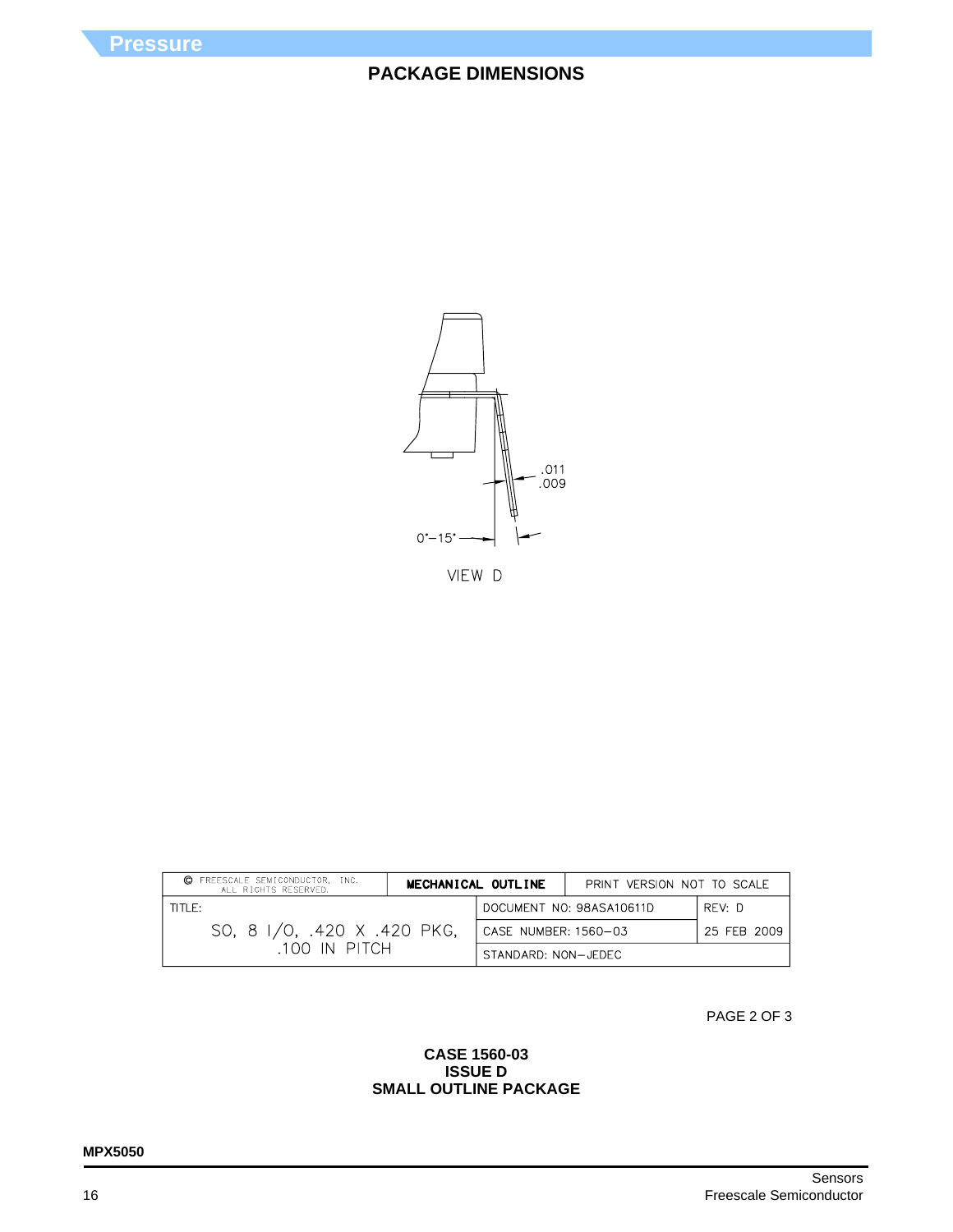NOTES:

1. DIMENSIONING AND TOLERANCING PER ASME Y14.5M - 1994.

2. CONTROLLING DIMENSION: INCH.

 $\overline{\mathcal{B}}$  dimensions do not include mold protrusion.

4. MAXIMUM MOLD PROTRUSION IS .006.

5. ALL VERTICAL SURFACES 5' TYPICAL DRAFT.

 $\sqrt{6}$  dimension to center of lead when formed parallel.

| C FREESCALE SEMICONDUCTOR. INC.<br>ALL RIGHTS RESERVED. | MECHANICAL OUTLINE                  | PRINT VERSION NOT TO SCALE |  |  |
|---------------------------------------------------------|-------------------------------------|----------------------------|--|--|
| TITLE:                                                  | DOCUMENT NO: 98ASA10611D            | RFV: D                     |  |  |
| SO, 8 I/O, .420 X .420 PKG,                             | CASE NUMBER: 1560-03<br>25 FEB 2009 |                            |  |  |
| .100 IN PITCH                                           | STANDARD: NON-JEDEC                 |                            |  |  |

PAGE 3 OF 3

### **CASE 1560-03 ISSUE D SMALL OUTLINE PACKAGE**